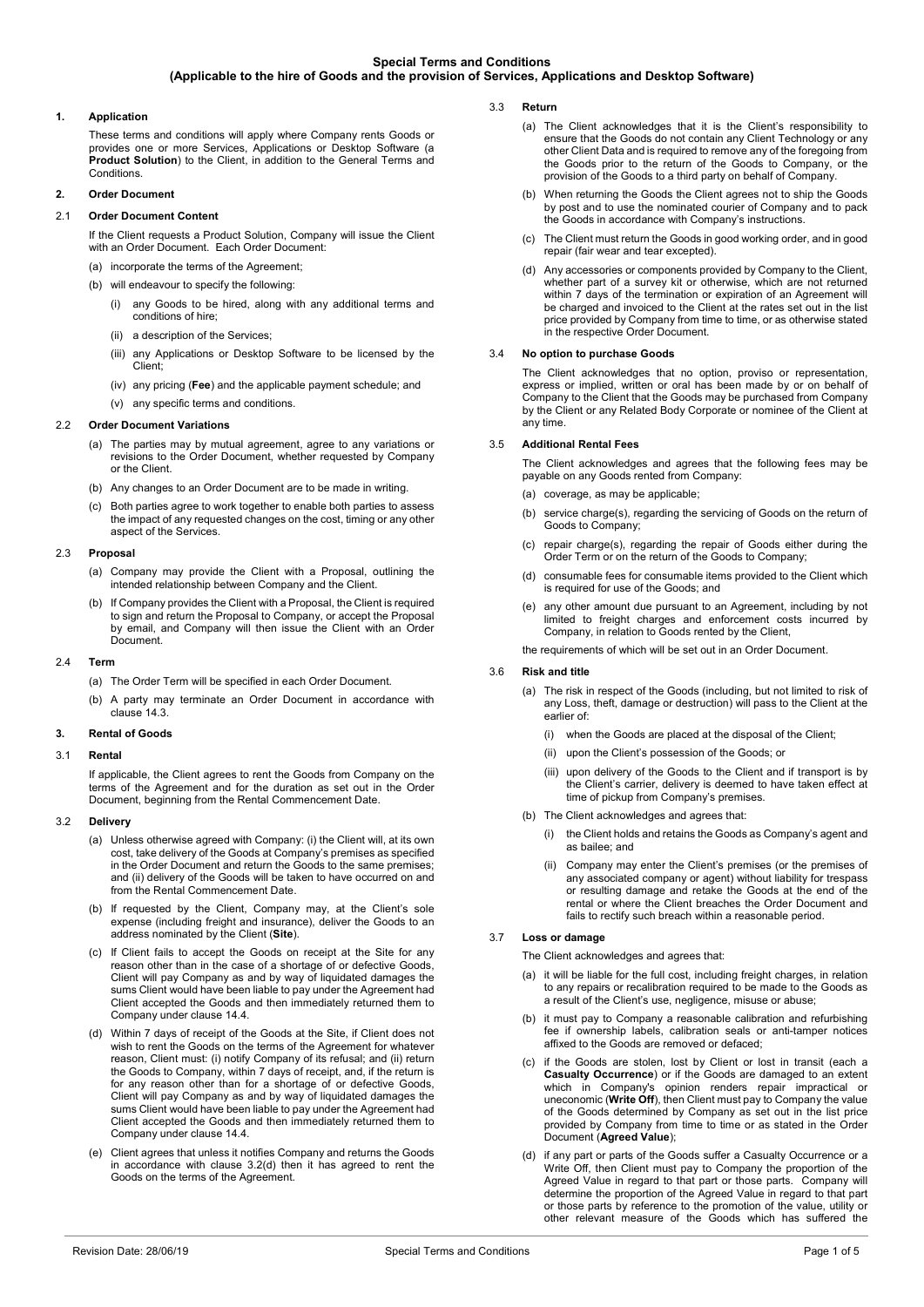Casualty Occurrence or Write Off and will inform Client in writing of the basis of its calculation;

- <span id="page-1-0"></span>(e) if the Goods are damaged (excluding normal wear and tear) but are not a Write Off, then Client will indemnify Company for all loss and damage caused, including but not limited to the costs of ensuring that the Goods are restored to a condition satisfactory to Company;
- (f) the amount required to be paid under clauses  $3.7(c)$ ,  $3.7(d)$  or  $3.7(e)$ must be paid by Client to Company on the next payment date after the Casualty Occurrence or Write Off or the last day of the Order Term, whichever occurs first;
- <span id="page-1-1"></span>(g) upon payment of the Agreed Value as required under clause[s 3.7\(c\)](#page-0-1) o[r 3.7\(d\)](#page-0-2) the Agreement will terminate in respect of the Goods or the part or parts of the Goods which suffered the Casualty Occurrence or Write Off. The Agreement will continue in respect of the remainder of the Goods (if any) at a revised rent calculated by Company having regard to the proportion of the value, utility or other relevant measure of the Goods which has not suffered the Casualty Occurrence or Write Off. The revised rent will be advised by Company to Client in writing.
- (h) any termination of the Agreement under clause [3.7\(g\)](#page-1-1) will not prejudice any right or remedy of Company in respect of any antecedent breach by Client under the Agreement;
- (i) if the Goods are damaged or lost, Client must continue to pay the Fees until the Goods have been repaired or the Agreed Value is paid by the Client; and
- <span id="page-1-6"></span>(j) if the Goods are damaged or lost, Client must: (i) notify Company within 7 days of such loss and damage occurring, and in the event of full loss, give details of all or any action taken to recover the Goods and actions taken to report the loss including the filing of a police report (as the case may be); and (ii) return to Company within 7 days any accessories to the Goods lost or damaged, otherwise Company shall be entitled to invoice Client for the accessories at the list price published by Company in accordance with claus[e 3.3\(d\).](#page-0-3)

This clause will not apply to the extent the loss or damage is covered by claus[e 4.](#page-1-2)

## 3.8 **Insurance**

The Client acknowledges and agrees that the Client may be required to hold and maintain insurance coverage in respect of the Goods.

#### <span id="page-1-2"></span>**4. Coverage**

Where the Client is renting any Goods (including any accessories) from the Company, the Client may elect to pay a cover charge to cover against the risk of loss or damage to the Goods during the term of rental, subject to the terms and conditions set out [here](https://www.imdexlimited.com/media/home/Coverage-Summary-September-2018.pdf) or as otherwise provided by Company to the Client.

## **5. Services**

## 5.1 **Services**

- (a) If requested, Company agrees to provide the Services to the Client in accordance with the terms of the Agreement and as otherwise set out in the respective Order Document.
- (b) Company agrees to provide the Services to the Client at the Site(s), as set out in the Order Document.

#### 5.2 **Relationship**

The parties' relationship is one of principal and independent contractor, not employer and employee, agency or partnership.

#### 5.3 **Scope**

- (a) The parties agree that the precise scope of the Services provided by Company will be as set out in the respective Order Document.
- (b) If the Client wishes to add any additional Services it must enter into a separate Order Document in relation to those Services.
- (c) Subject to any terms that may be set out in the Order Document, Company is not subject to the direction or control of the Client as to the manner in which the Services are completed.

# 5.4 **Outside Scope**

Any services provided to the Client by Company which are not expressly included in the Services (**Additional Services**) and have not been included in the Fee, will be charged to the Client in accordance with Company's Rate Card, unless otherwise agreed to by the parties in writing.

#### 5.5 **Subcontractors**

Company can delegate the performance of any of the Services to any of its subcontractors, at its discretion, provided that it contractually obliges those subcontractors to confidentiality obligations which are at least as onerous as the obligations of confidentiality in clause [10.3](#page-2-1) and the Company remains liable to the Client for the performance of the Services.

## 5.6 **Service limitations**

The Client acknowledges and agrees that:

- (a) Company's ability, and obligation, to provide the Services is subject to the Client complying with its obligations under claus[e 8.1](#page-1-3) and any other limitation or exclusion set out in the Agreement;
- (b) unless otherwise agreed in writing, the cost of consumables, replacement parts, hardware, software, network upgrades and any associated services are outside the scope of the Services and are the full responsibility of the Client;
- (c) unless otherwise agreed in writing, any server upgrades, network device maintenance and upgrades and software maintenance and upgrades are outside the scope of the Services;
- (d) Company cannot promise that the Services will be uninterrupted, error-free, or completely secure; and
- (e) there are risks inherent in internet connectivity that could result in the loss of the Client's privacy, Confidential Information and property.

## 5.7 **Access**

Company may access and use Client Data for the purposes of testing and developing the Services, provided that it is on anonymous basis and not attributable to Client. Company may access and use Client Data for the purposes of providing assistance and support services to the Client.

#### **6. Applications and Desktop Software**

- (a) If applicable, Company grants to the Client a licence to certain Applications or Desktop Software the details of which will be set out in an Order Document.
- The Client acknowledges and agrees that the Applications and Desktop Software may be subject to additional terms and conditions, and the Client must comply with those terms and conditions notified to it from time to time (including, but not limited to, the terms and conditions of terms of insurance in respect of the Goods and Third Party Licenses).
- (c) Applications may be provided to the Client as a service via an internet portal accessible application using login details applicable to the Licensee. The Client agrees to treat those login details as Confidential Information.

## **7. Third Party Content**

- The Client acknowledges and agrees that:
- (a) Third Party Content may be utilised in connection with an Agreement (including as part of the Applications, the Desktop Software, the Services or the Additional Services):
- (b) Third Party Content may be subject to Third Party Licences;
- it must fully comply with the terms and conditions of all Third Party Licences notified to the Client from time to time; and
- (d) Company has no control over the content or performance of any Third Party Content.

## **8. Obligations and covenants**

#### <span id="page-1-3"></span>8.1 **General obligations and covenants**

The Client must, and must ensure its Personnel, in addition to any other Client obligations set out in the applicable Order Document):

- provide Company with all reasonable information and access to its premises, Sites, computer and network systems in order for Company to provide the Services in accordance with the terms of the Agreement;
- (b) if required, provide adequate conditions for Company's personnel at the Client's premises and Sites, including, but not limited to, workspaces, heating, lighting, ventilations, electric current and outlets, internet and long-distance telephone access;
- (c) promptly notify Company of any event or incidents that is likely to or will impact on the provision of the Services or any other obligation of Company (including but not limited to any Exceptional Circumstances);
- <span id="page-1-4"></span>(d) hold all licenses and authorisations (including import, export and radiation source licences) required by Law anywhere in the world where the Client imports, possesses or uses the Goods, Applications or Desktop Software;
- <span id="page-1-5"></span>(e) if applicable, at all times keep and maintain the Goods properly serviced, in proper working order and condition, including but not limited to regular required maintenance of any diesel engines and lubrication to bearings and ensure that records are maintained for the operational time of the Goods and make those records available to Company within 2 days of receiving a request to do so;
- (f) keep the Goods at the premises authorised by Company unless written permission has been obtained from Company to relocate the Goods elsewhere;
- (g) use the Goods, Applications and Desktop Software carefully and properly and comply in all respects with the instructions and recommendations of Company;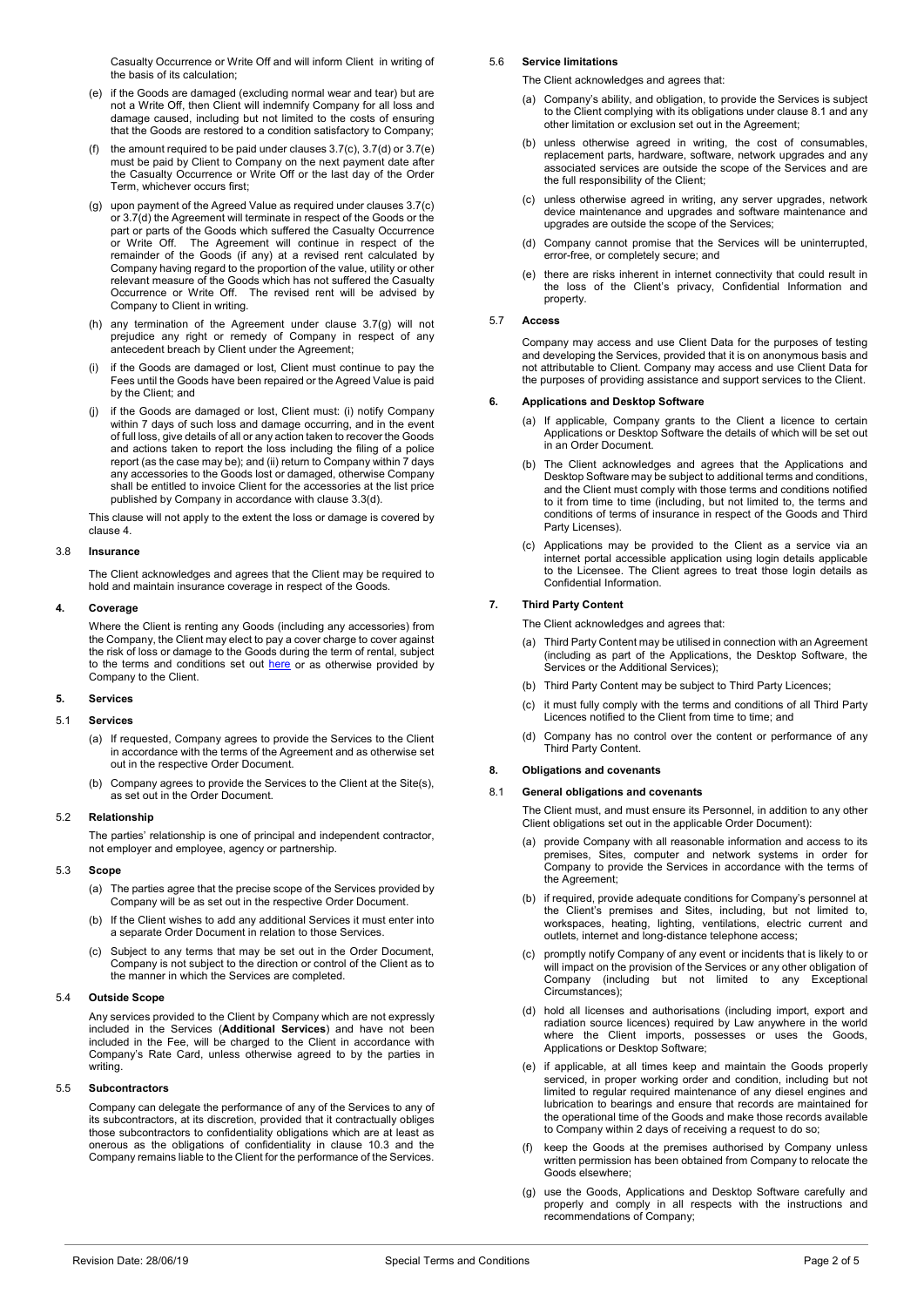- (h) permit Company and its Personnel, to enter the premises of the Client at all reasonable times in order to inspect the Goods;
- (i) keep the Goods in a safe place;
- (j) not modify or repair the Goods, Applications or Desktop Software without written consent from Company;
- (k) not use the Goods, Applications or Desktop Software for any illegal purpose and must comply in all respects with all applicable Laws reasonably necessary for the safe and lawful operation of the Goods, Applications and Desktop Software;
- (l) not place, or allow to be placed, on the Goods any plates or marks that are inconsistent with the ownership of Company;
- (m) notify any person seizing or claiming an interest in the Goods of the ownership of Company and must give immediate written notice to Company of such seizure or claim;
- (n) not without Company's prior written consent: (i) agree, attempt, offer or purport to sell, assign, sublet, lend, pledge, mortgage, let on hire or otherwise part with or attempt to part with the personal possession of or otherwise deal with the Goods; or (ii) allow any encumbrance, charge or lien of any kind to arise or remain on the Goods or any part of the Goods; or (iii) conceal or alter the Goods or make any addition to the Goods except as requested by Company;
- (o) promptly notify Company of any event that is likely to or will impact on the condition or operation of the Goods or the provision of the Services, Applications or Desktop Software;
- (p) take sole responsibility for Client Data including back-ups; and
- (q) comply with any reasonable direction of Company in relation to the **Agreement**

# 8.2 **Acknowledgement on Outputs**

The Client must acknowledge on all Outputs (and any accompanying documentation) that:

- (a) such Outputs are confidential; and
- (b) Company will not be liable in any way for any Loss arising from any error, inaccuracy, incompleteness or other defect in the Outputs.

# <span id="page-2-2"></span>**9. Fee and Payment**

## 9.1 **Payment**

The Client agrees to pay Company all Fees under the Agreement.

#### 9.2 **Expenses**

The Client acknowledges and agrees that, in addition to the Fees, the Client may be required to pay for any expenses incurred by Company including but not limited to reasonable travel, including flights, and accommodation expenses, as set out in the Order Document. Company agrees to provide the Client with a copy of such expenses, on request.

## <span id="page-2-4"></span>9.3 **Late or non payment of invoices**

If the Client defaults in paying an invoiced amount or any amount otherwise due and owing from the Client to Company and fails to rectify such default within 14 days of receiving a notice from the Company to do so, Company may do any one or more of the following:

- (a) request the return of the Goods or enter the premises of the Client to collect the Goods (as otherwise provided by claus[e 14.5\);](#page-3-1)
- (b) restrict or suspend the provision of the Services, Applications or Desktop Software; or
- (c) terminate the Agreement or all applicable Agreements.

## 9.4 **Obligation to pay not affected by licensing and training**

The Client acknowledges and agrees that all licenses, authorisations and training in relation to Goods, Applications and Desktop Software are the sole responsibility of the Client and that the Fee must be paid to Company under the terms of this clause [9](#page-2-2) even if the Client (or its Personnel):

- (a) does not have all required licences or authorisations referred to in claus[e 8.1\(d\);](#page-1-4) or
- (b) has not completed the required training.

# <span id="page-2-6"></span>**10. Intellectual Property Rights**

# 10.1 **Client Technology and Client Data**

No rights of ownership to Client Technology and Client Data are transferred under the Agreement and all such rights remain the sole property of the Client.

## 10.2 **Company Technology**

No rights of ownership to the Intellectual Property Rights created, owned or licensed by Company are transferred under the Agreement. All Company Technology remains the sole property of Company (or its third party licensors, as the case may be). Any Intellectual Property Rights created in the course of Company performing its obligations under the Agreement including but not limited to the Services, will be owned by (and assigned to) Company.

#### <span id="page-2-1"></span>10.3 **Prohibited activities**

- (a) Each party must not do or permit or omit to do any act which infringes the Intellectual Property Rights of the other party (or its licensors).
- <span id="page-2-3"></span>The Client acknowledges and agrees, as a fundamental condition of the Agreement, that:
	- (i) the Goods must not be dismantled, tampered with or opened up in any way except in accordance with the Company field guide issued with the Goods; and
	- (ii) it must not engage in, or permit, reverse engineering of the Goods, Applications or Desktop Software (or all of them).
- (c) The Client also acknowledges and agrees that any information derived from a breach of clause [10.3\(b\)](#page-2-3) is deemed Confidential Information of Company.

# **11. Confidential Information**

- (a) Each party must keep the other party's Confidential Information, confidential.
- (b) A party must not, without the prior written approval of the other party, disclose the other party's Confidential Information.
- (c) Each party must take all reasonable steps to ensure that its Personnel engaged for the purposes of the Agreement, do not make public or disclose the other party's Confidential Information.

## <span id="page-2-7"></span>**12. Liability**

# 12.1 **Exclusion**

- (a) The parties agree that Company will not be liable for loss of Client Data or for the Client's reliance on any Client Data or other data obtained or produced in connection with the Agreement (including any Loss incurred, or any disclosure made to any stock exchange, based on such reliance).
- (b) The Client agrees not to make any claim against the third party provider of the hosting services.
- (c) Company will not be liable for any pollution or contamination emanating from or caused by the Goods.

## 12.2 **Limitation of liability**

If Company is liable under (or in connection with) an Agreement, then irrespective of anything else in the Agreement or at Law, Company's cumulative liability (whether under contract, tort, equity, statute or otherwise) in the aggregate (to the fullest extent permitted by Law) will in no event exceed the sum of the Fees paid by the Client to Company under the Agreement.

## <span id="page-2-8"></span>**13. Indemnity**

The Client agrees to indemnify Company (and to hold Company harmless and keep indemnified) in relation to any and all Loss Company (or its related bodies corporate) incurs (or will incur) as a result of (or in connection with):

- (a) the Client's (or its Personnel's) use of the Goods, Applications or Desktop Software;
- (b) Company seizing or storing the Goods; or
- a person being injured or killed or property being damaged by the Goods or its use,

due to the negligence or wilful misconduct of the Client.

## **14. Suspension and termination**

## <span id="page-2-5"></span>14.1 **Suspension**

Company may temporarily suspend (in part or in whole) the provision of the Product Solution to the Client if:

- (a) Company is required by Law to do so;
- (b) such suspension is pursuant to claus[e 9.3](#page-2-4) (late payment of invoice);
- (c) there is an attack on the Reflex HUB or the Reflex HUB is accessed or manipulated by a third party without consent;
- (d) the Client is in breach of any of its obligations under an Agreement; or
- (e) there is another event for which Company reasonably believe that the suspension of provision of the Services or the Applications to the Client is necessary to protect the Reflex HUB, Company network or other customers.

#### 14.2 **Effect of suspension**

Suspension in accordance with claus[e 14.1](#page-2-5) will not affect any right which accrue prior to, or after, suspension of the Client's obligations under the Agreement.

# <span id="page-2-0"></span>14.3 **Termination**

(a) Company has the right to terminate an Order Document during the Order Term in respect of all, or any specified part, of the Product Solution, where the Client has breached any of its obligations under the Agreement and fails to remedy such breach within 14 days of receiving written notice to remedy the breach.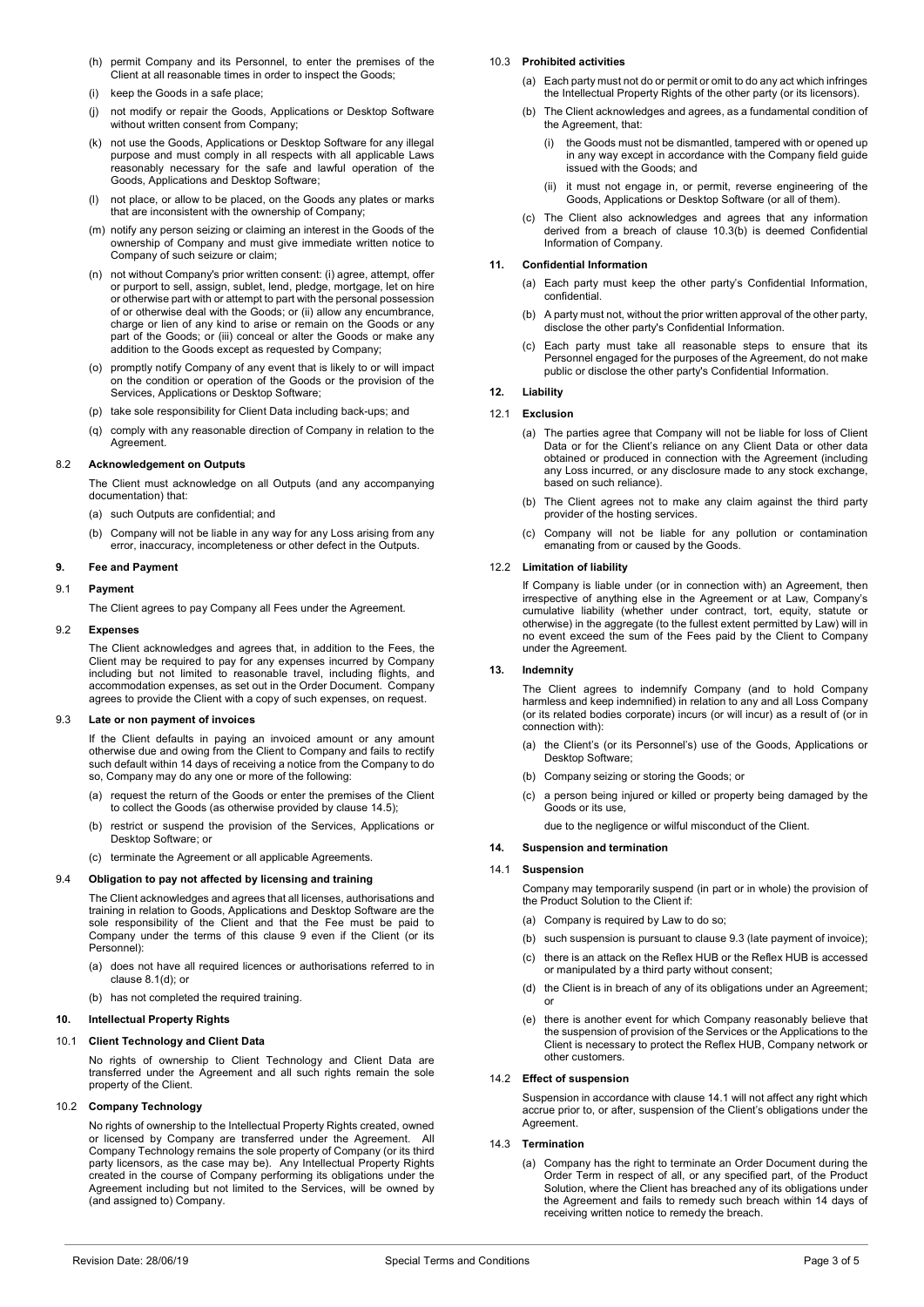<span id="page-3-2"></span>(b) Client has the right, subject to the conditions set out in clause [14.4](#page-3-0) (if applicable) and clause [14.5,](#page-3-1) to terminate an Order Document during the Order Term in respect of all, or any specified part, of the Supply on any date (**proposed termination date**).

#### <span id="page-3-3"></span><span id="page-3-0"></span>14.4 **Termination in relation to rental of Goods**

- (a) Where Goods are being rented, the Order Document may only be terminated or partially terminated under claus[e 14.3\(b\)](#page-3-2) if: (i) on or prior to the proposed termination date, Client returns the Goods or the specified part of the Goods, at Client's expense, and in the condition required by clause [8.1\(e\),](#page-1-5) to Company at the specified address; or (ii) the Goods have been lost, and Company has been notified in accordance with clause [3.7\(j\).](#page-1-6)
- (b) Where the Agreement is terminated under this claus[e 14.4](#page-3-0) as to part only of the Goods, Company will, acting reasonably, determine the amount due for the purposes of claus[e 14.4\(a\)](#page-3-3) and the revised rent in respect of the remainder of the Goods by reference to the proportion of the value, utility or other relevant measure of the part of the Goods to which termination applies.

## <span id="page-3-4"></span><span id="page-3-1"></span>14.5 **Consequences of termination or expiration**

Upon termination or expiration of an Order Document:

- (a) Client must immediately on or prior to the termination or expiration date (as the case may be) deliver any Goods, at Client's expense, to the address specified by Company from time to time or as stated in the Order Document;
- (b) if the Client does not comply with clause [14.5\(a\),](#page-3-4) Company may enter the Client's premises (or the premises of any associated company or agent of the Client) without liability for trespass and retake possession of any Goods;
- (c) any Services or Additional Services will cease;
- (d) any licence to an Application or Desktop Software will terminate;
- (e) all money due by the Client to Company under any Order Document must be paid in full;
- (f) where applicable, Client Data will be deleted from Company servers after a period of 6 months from the date of expiration or termination; the Client may request data to be deleted prior to this period or request for ongoing storage which will be charged on a per Mb basis.

#### <span id="page-3-5"></span>14.6 **Survival**

- (a) All obligations of Client under an Agreement will survive the expiration or termination of the Agreement to the extent required for full observance and performance.
- (b) The following clauses survive termination of the Agreements: clause [10](#page-2-6) (Intellectual Property Rights); clause [10.3](#page-2-1) (Confidentiality); clause [12](#page-2-7) (Liability); clause [13](#page-2-8) (Indemnity); clause [14.5](#page-3-1) (Consequences of Termination) and this clause [14.6.](#page-3-5)

## **15. Force Majeure**

# 15.1 **Suspension of obligations**

# If a party (**Affected Party**):

- (a) is prevented from, or delayed in, performance an obligation (other than an obligation of the Client to pay money) by an event of Exceptional Circumstance; and
- (b) the Affected Party as soon as possible after the event of Exceptional Circumstance notifies the other party providing particulars of:
	- (i) the event of Exceptional Circumstance;
	- (ii) the anticipated period of delay; and
	- (iii) the action (if any action is reasonably possible) the Affected Party intends to take to mitigate the effect of the delay,

then those obligations of the Affected Party are suspended for the duration of the event of Exceptional Circumstance.

#### 15.2 **Obligation on other party**

The party which is not the Affected Party must use all reasonable endeavours to remove or mitigate its Loss arising from, and the effects of, the event of Exceptional Circumstance.

#### **16. Notices**

Any notice to be given or made pursuant to the Agreement shall be in writing in the English language and may be signed by the authorised agent of the party giving the same and may be served either:

- (a) personally; or
- (b) by delivering the same by registered post to a party at its registered office or business premises or at any other address of which prior notification shall have been given by the addressee prior to the dispatch of the said notice and any notice given by post shall be deemed to have been received by the addressee at the expiration of two (2) Business Days after the same has been properly posted; or
- (c) by electronic mail, when the sender's computer reports that the message has been delivered to the electronic mail address of the addressee as provided on the party's website or as notified by one party to the other party from time to time; but if delivery is made after

5pm on a Business Day, then it must be treated as being received on the next Business Day.

# **17. Miscellaneous**

# 17.1 **Severability**

If a provision of the Agreement is illegal, invalid, unenforceable or void in a jurisdiction it is severed for that jurisdiction and the remainder of the Agreement has full force and effect and the validity or enforceability of that provision in any other jurisdiction is not affected.

## 17.2 **Application of indemnities**

Subject to any other provision of the Agreement, the indemnities in the Agreement are continuing obligations, independent from the other obligations under the Agreement and continue after the Agreement ends. It is not necessary for a party to incur expense or make payment before enforcing a right of indemnity.

#### 17.3 **Taxes**

Client must pay all taxes which may be payable or determinable in connection with the execution, delivery, performance of the Agreement or any payment or receipt contemplated by it.

#### **18. Definitions**

Capitalised terms used but not defined herein have the meanings assigned to them in the General Terms and Conditions. Otherwise, the following terms have the meanings set out below:

**Client Data** means all data:

- (a) collected and stored by the Goods in the course of the Client's use; or
- (b) uploaded to an Application by the Client, as well as any Outputs.

**Client Technology** means the Intellectual Property Rights of the Client which are demonstrated to be created independently of an Agreement and the Company Technology.

**Company Technology** means all Intellectual Property Rights owned by Company, or licensed to Company by a third party, including but not limited to the Applications, Desktop Software, Goods and any Intellectual Property Rights created in the course of providing the Services.

**Confidential Information** means, in relation to each party (for the purposes of this definition, **Discloser**), all information disclosed by or on behalf of the Discloser, concerning or relating to:

- (a) is by its nature confidential;
- (b) is designated as confidential by the Discloser;
- (c) the recipient knows or ought to know is confidential,
- but excluding any such information:
- (d) which is publicly known;
- (e) which is disclosed to the other party without restriction by a third party (other than the Discloser) and without any breach of confidentiality by that third party; or
- (f) which is developed independently by other party without reliance on any of the confidential information.

**Exceptional Circumstances** means a circumstance beyond the reasonable control of the parties which results in a party being unable to observe or perform on time an obligation under an Agreement. Such circumstances include, but are not limited to, the following:

- (a) adverse changes in government regulations;
- (b) any disaster or act of God, lightning strikes, atmospheric disturbances, earthquakes, floods, storms, explosions, fires and any natural disaster;
- (c) acts of war, acts of public enemies, terrorism, riots, civil commotion, malicious damage, sabotage and revolution, cyber attacks, viruses or malware, data loss as a result of the actions of a third party;
- (d) strikes or industrial disputes;
- (e) materials or labour shortage; and/or
- (f) acts or omissions of any third party network providers (such as internet, telephony or power provider).

**Law** means any statute, rule, regulation, proclamation, order in council, ordinance, local law or by-law, whether:

- (a) present or future; or
- (b) state, federal or otherwise.

**Loss** or **Losses** means any loss (including Consequential Loss), claims, actions, liabilities, damages, expenses, diminution in value or deficiency of any kind whether direct, indirect or consequential.

**New IP** means any and all Intellectual Property Rights created in the course of, or in connection with an Agreement.

**Output** means any information, data, calculations, assessment, summary, dashboards, activity feeds or reports produced by any Applications or Services as a result of the Client's use of any Applications or Services.

**Order Term** means the duration of the Services, the rental of the Goods or the licence of the Application, as set out in an Order Document.